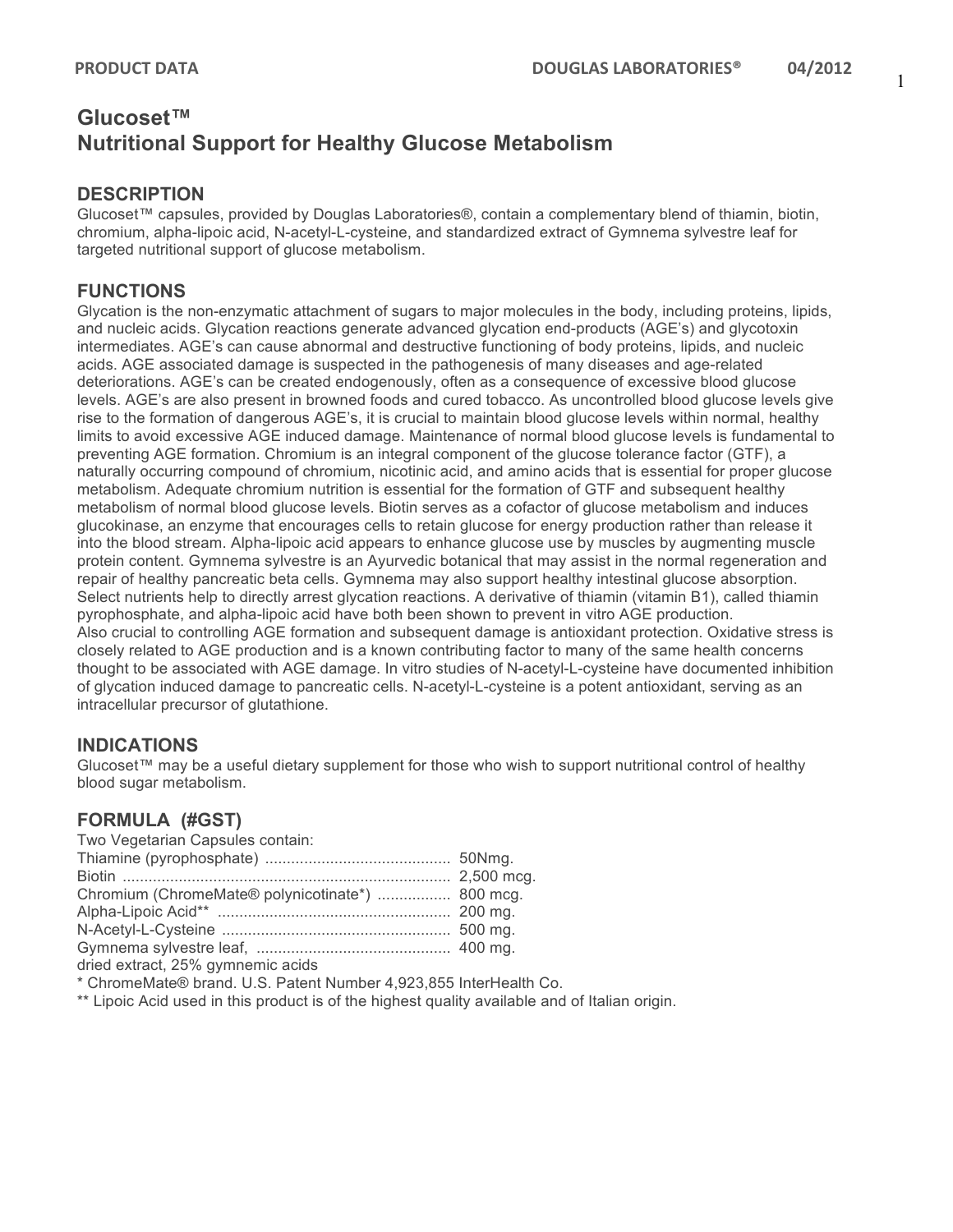# **Glucoset™ Nutritional Support for Healthy Glucose Metabolism**

### **SUGGESTED USE**

Two capsules, three times daily at the start of a meal, or as directed by physician.

# **SIDE EFFECTS**

No adverse side effects have been reported.

### **STORAGE**

Store in a cool, dry place, away from direct light. Keep out of reach of children.

### **REFERENCES**

Anderson RA. Nutritional factors influencing the glucose/insulin system: chromium. J Am Coll Nutr 1997;16:404-10.

Anderson, RA. Chromium, glucose intolerance, and diabetes. J Am Coll Nutr 1998;17:548-55. Baskaran K, Kizar Ahamath B, Radha Shanmugasundaram K, Shanmugasundaram ER. J Ethnopharmacol 1990;30:295-300.

Bierhaus A, Chevion S, Chevion M, Hofmann M, et al. Advanced glycation end product-induced activation of NF-kappaB is suppressed by alpha-lipoic acid in cultured endothelial cells. Diabetes 1997;46:1481-90. Booth AA, Khalifah RG, Hudson BG. Thiamine pyrophosphate and pyridoxine inhibit the formation of antigenic advanced glycation end-products: comparison with aminoguanidine. Biochem Biophys Res Commun 1996;220:113-9.

Chauhan J, Dakshinamurti K. Transcriptional regulation of the glucokinase gene by biotin in starved rats. J Biol Chem 1991;266:10035-8.

Cunningham JJ. Micronutrients as nutriceutical interventions in diabetes mellitus. J Am Coll Nutr 1998;17:7- 10.

De Mattia G, Bravi MC, Laurenti O,Cassone-Faldetta M, et al. Reduction of oxidative stress by oral N-acetyl-Lcysteine treatment decreases plasma soluble vascular cell adhesion molecule-1 concentrations in non-obese, non-dyslipidaemic, normotensive, patients with non-insulin dependent diabetes. Diabetoliga 1998;41:1392-6. Frye EB, Degenhardt TP, Thorpe SR, Baynes JW. Role of the Maillard reaction in aging of tissue proteins. Advanced glycation end product-dependent increase in imidazolium cross-links in human lens proteins. J Biol Chem 1998;273:18714-9.

Kaneto H, Fujii J, Myint T, et al. Reducing sugars trigger oxidative modification and apoptosis in pancreatic beta-cells by provoking oxidative stress through the glycation reaction. Biochem J 1996;320:855-63. Koutisikos D, Agroyannis B, Tzanatos-Exarchou H. Biotin for diabetic peripheral neuropathy. Biomed Pharmacother 1990;44:511-4.

Levi B, Werman MJ. Long-term fructose consumption accelerates glycation and several age-related variables in male rats. J Nutr 1998;128:1442-9.

Low PA, Nickander KK, Tritschler HJ. The roles of oxidative stress and antioxidant treatment in experimental diabetic neuropathy. Diabetes 1997;46 Suppl 2:S38-42.

Mertz W. Chromium in human nutrition: a review. J Nutr 1993;123:626-33.

Obrosova I, Cao X, Greene DA, Stevens MJ. Diabetes-induced changes in lens antioxidant status, glucose utilization and energy metabolism: effect of DL-alpha-lipoic acid. Diabetologia 1998;41:1442-50.

Okabayashi Y, Tani S, Fujisawa T, et al. Effect of Gymnema sylvestre, R.Br. on glucose homeostasis in rats. Diabetes Res Clin Pract 1990;9:143-8.

Preuss HG. Effects of glucose/insulin pertubations on aging and chronic disorders of aging: the evidence. J Am Coll Nutr 1997;16:397-403.

Shanmugasundaram ER, Rajeswari G, Baskaran K, et al. Use of Gymnema sylvestre leaf extract in the control of blood glucose in insulin-dependent diabetes mellitus. J Ethnopharmacol 1990;30:281-94.